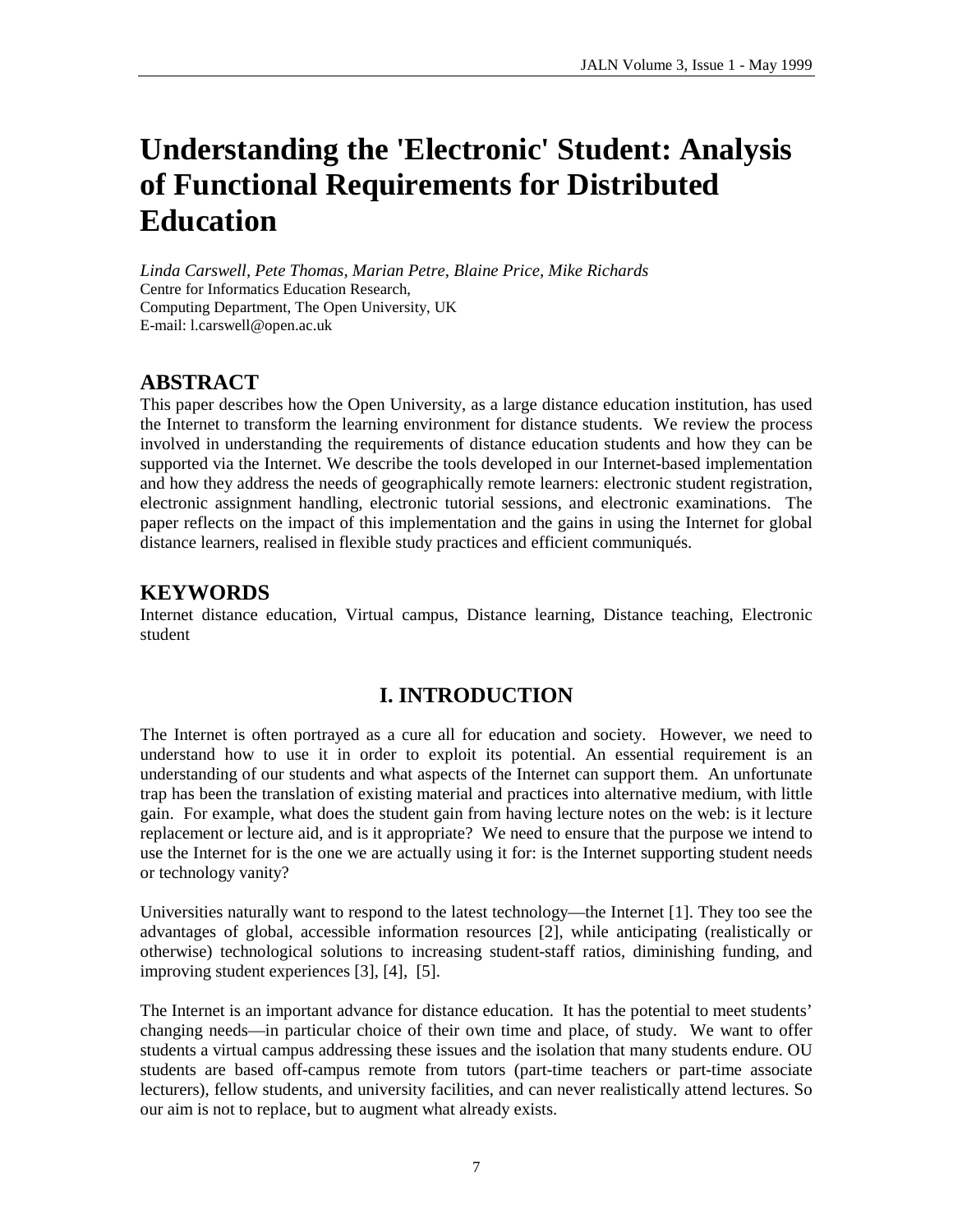However, we need to guard against ill-considered technological solutions. Simple translations from familiar media into electronic media are rarely productive. They are certainly inadequate for supported distance education, which aims to engage students in a community of learning. If we hope to improve rather than translate, we must examine our motives critically and recognise what the potential costs and gains may be, such as:

- What is driving the change: need or trend?
- Who is driving the change: student or institution?
- Who will gain?
- Who will pay?

# **II. DISTANCE LEARNING AT THE OPEN UNIVERSITY**

In order to understand the reasoning behind our Internet-based implementation it is important to put in context the OU distance education model and profile the OU student. We make distinction here because confusion surrounds the term distance education. We shall assume that distance education includes distance learning and distance teaching rather than drawing out the distinctions in this paper [6]. It would be inappropriate to assume that the exemplar described here will work for all distance education students.

The term distance education conjures up different models and interpretation depends on culture, scale and operational procedures [7]. The North American model is characteristically technological [8] where students receive satellite or video linked lectures, designed to solve a resource issue rather than addressing flexible student-centred study. The instructor, not student, is remote from the campus and the educational experience differs little from that of conventional students.

Other models, often of limited scope, make traditional materials available electronically for remote students, offered as self study materials. However, these were not designed as such and typically fail to address the specific and different needs of distance learners. Some models have encouraged relatively small groups of students to submit work electronically to their instructor for on-screen marking, but again, this is usually with campus based students [9]. These models still impose constraints upon the learner in terms of time and place.

In contrast, the Open University distance education model has been designed for adults studying part-time at home who are unlikely to have had recent formal education. Such students are typically employed full-time and have family or other responsibilities with which their studies have to merge. The university offers courses in the majority of subject disciplines. Courses include components such as:

- Specifically designed distance educational course materials
- Video and audio cassettes
- Television broadcasts
- Home experimental kits that 'turn a kitchen into a laboratory'
- A personal tutor who provides academic support, i.e., Marking and commenting on assignments, answering student queries, and providing FTF teaching sessions
- Short (week long) residential schools
- Educational software
- **Assignments**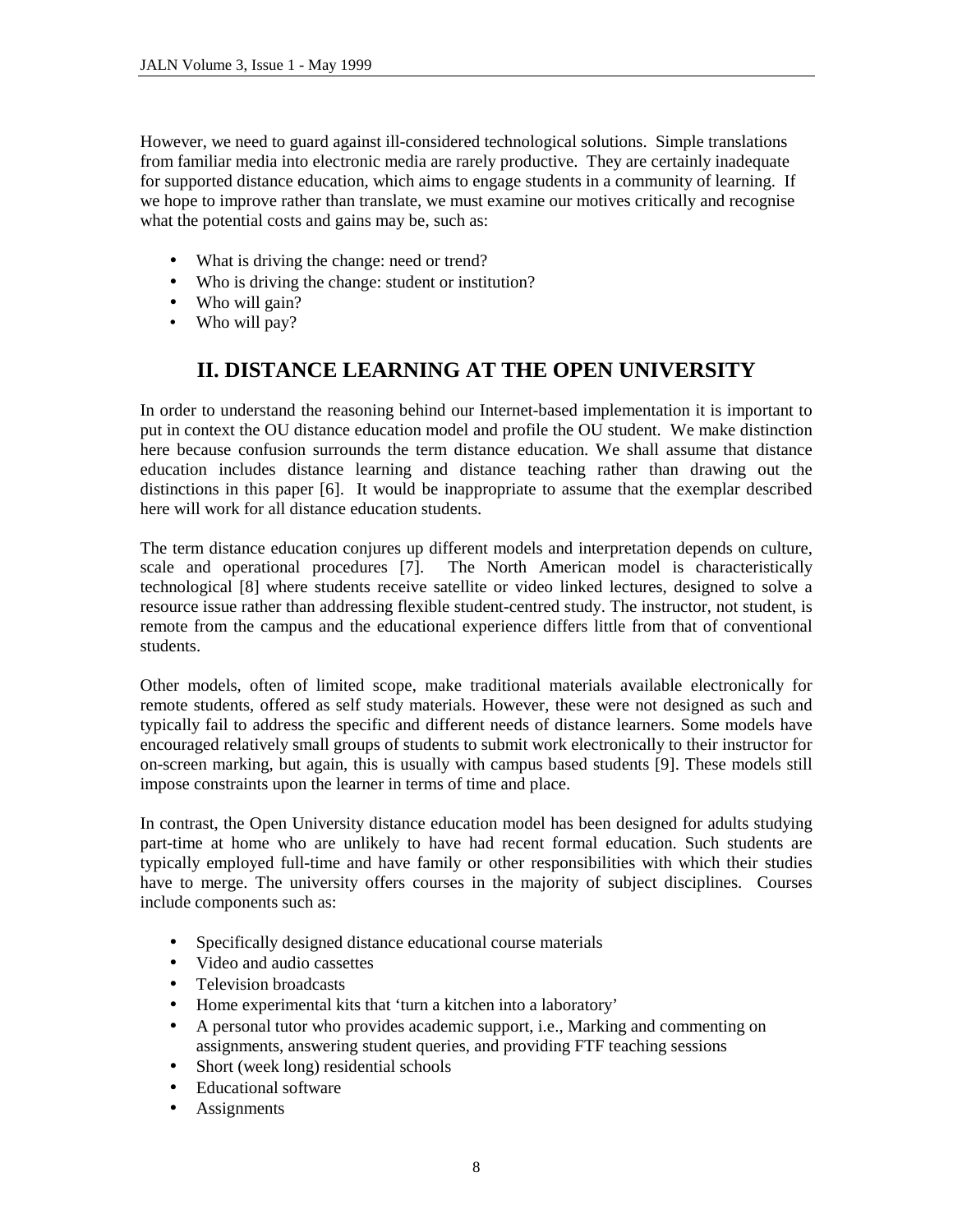• A final (written) supervised examination

OU students typically:

- Study part time
- Are remote from university campus and its resources (library, laboratory)
- Are remote from university teachers
- Are remote from other students
- May not have formal educational qualifications

OU's distance learning relies on course materials that have a dual role:

- To provide all necessary course content, and
- To foster self-study skills

However, teaching and support primarily occurs when the tutor marks a written assignment (known internally as Tutor Marked Assignments (TMAs)). This has two purposes: assessing student progress, and teaching. To ensure assessment quality and consistency for the student, tutor notes (including a marking scheme) are provided, and marked TMAs are regularly monitored. On a course with five thousand students (e.g., an introductory computing course) approximately 200 part-time tutors' work must be co-ordinated and standardised.

The OU's approach to distance education is learner-centred--"supported open learning"- characterised by:

- Open and equal access: It has no barriers to entry, and courses are designed to allow students with little formal background to reach university entrance level quickly.
- Commitment to quality: All courses undergo advanced rigorous developmental testing before presentation, and during presentation all TMA marking is monitored and coordinated at a uniform standard. (Some courses have up to 9,000 students.)
- Support for students: Students are provided with rapid feedback and with counselling for academic and personal study problems in order to retain and motivate them. (This makes communication—paper-based or otherwise—a key issue.)

Despite this mission, students can still be disadvantaged: personal, local, or geographical constraints may restrict individual students' access to FTF sessions or telephone contact with the tutor and the university. This predominately paper-based system, while proving itself to be a reliable model within the UK (which has one of the fastest and most reliable postal systems in the world), has disadvantages. It lacks the desired flexibility and rapidity of communication important for sustaining distance students, especially outside the UK. These are barriers to supporting the any time, any place OU model, especially those outside the UK. An Internetbased system is an obvious solution; however it must prove itself secure, robust, scaleable, and affordable in order to be an acceptable model for the university to adequately support a volume of distance education students.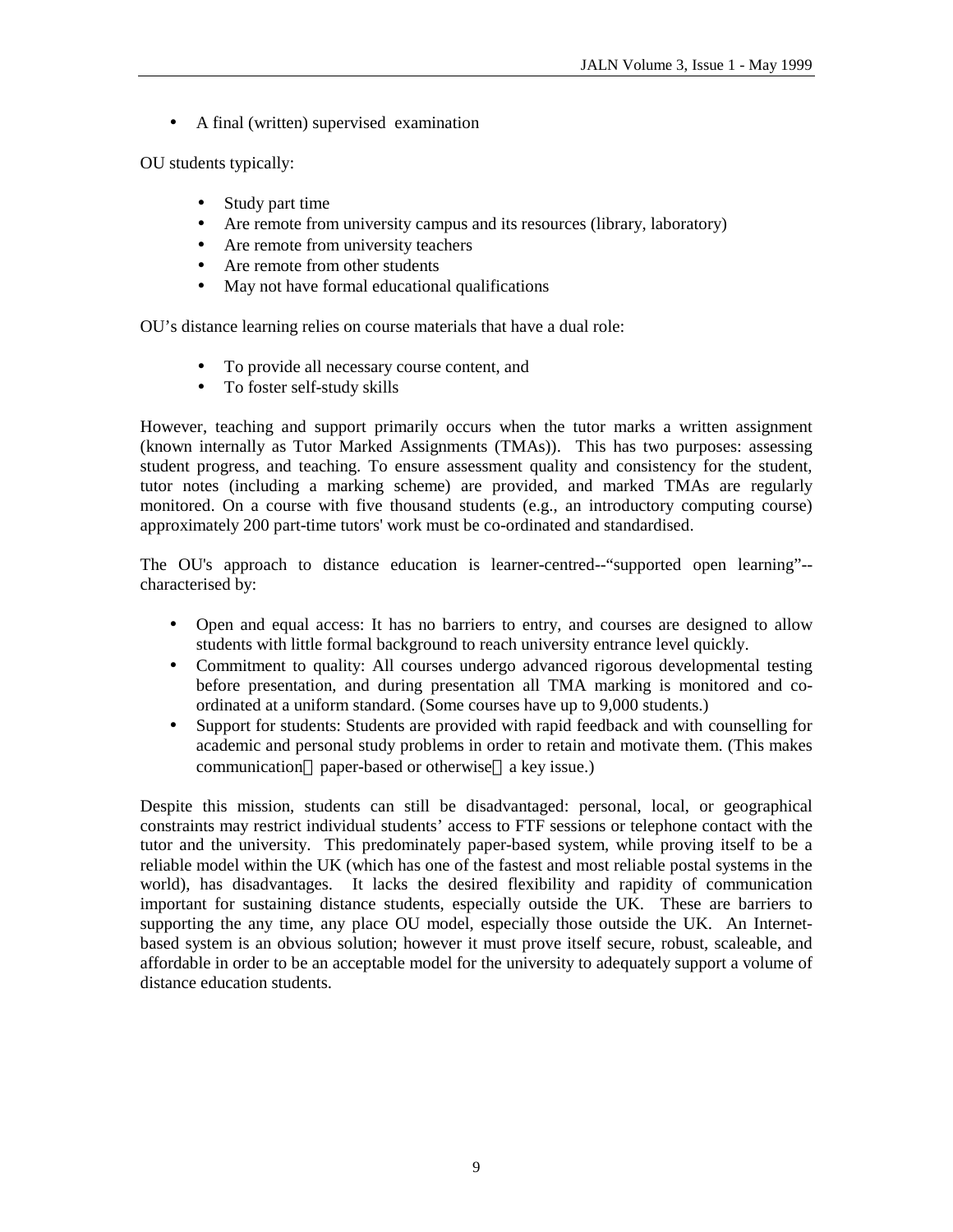# **III. THE REQUIREMENTS OF A DISTANCE EDUCATION STUDENT**

In understanding the issues for distance education students and how they might be supported in an Internet-based implementation, it was necessary to become the remote student and attempt to register and study with the university. We were keen to experience how the OU presents itself to its clients/students; we chose a location as remote as was feasible to see the effects of distance: Canada. This represented significant challenges in distance, time zones, and postal communication. In the trial, the remote student exercise showed that there were difficulties with:

- Finding information
- Speed of the local postal service
- Speed of student registration
- Speed of course enrolment

Students who are geographically remote suffer obvious time delays in the paper-based system. While electronic communication seems a straightforward answer for such communiqués, the university does not have a process to deal with ad-hoc requests, as administrators work within a mechanised, scaleable, but paper-based model. This was stumbling block, and a seemingly simple replacement by an Internet-based implementation would not be sufficient.

Even the choice of implementing electronic communication systems presents problems depending on the location of the student. Some countries have free local calls while others have per-minute telephone charges on every call, which discourages unlimited online synchronous access due to the cost. However cost is not the only factor. We tried using SoftArc's First Class synchronous electronic conferencing with a client in Toronto accessing a server in the UK, but the tens of seconds latency between commands being sent and executed made the synchronous interaction unusable. Such latency can also occur on a busy network within a continent depending on the position of one's ISP, so it is clear that both synchronous and asynchronous communication models are required in order to address the issues of cost and latency.

# **IV. REQUIREMENTS ANALYSIS**

We used the experiences from the remote student exercise to conduct an initial pilot with 30 volunteer students (all of whom were outside Europe). They provided logs of their interactions and completed questionnaires evaluating the delivery and interaction mechanisms. The experiences from both of these exercised prompted a thorough analysis of four areas:

- The registration system: registration and general administrative process
- The electronic assignment handling system: submission, marking and return of assignments
- Student academic queries: support for student queries and tutorials
- The examination process

While our goal was to provide an Internet-based system giving an improved service for our students, it was clear that change in one area had repercussions in another. While the 25-year-old paper-based system runs like a finely tuned machine, capable of processing large numbers of students efficiently, it fails to translate directly into an Internet-based model. Some additional rationalisation was required. We shall examine each area in turn.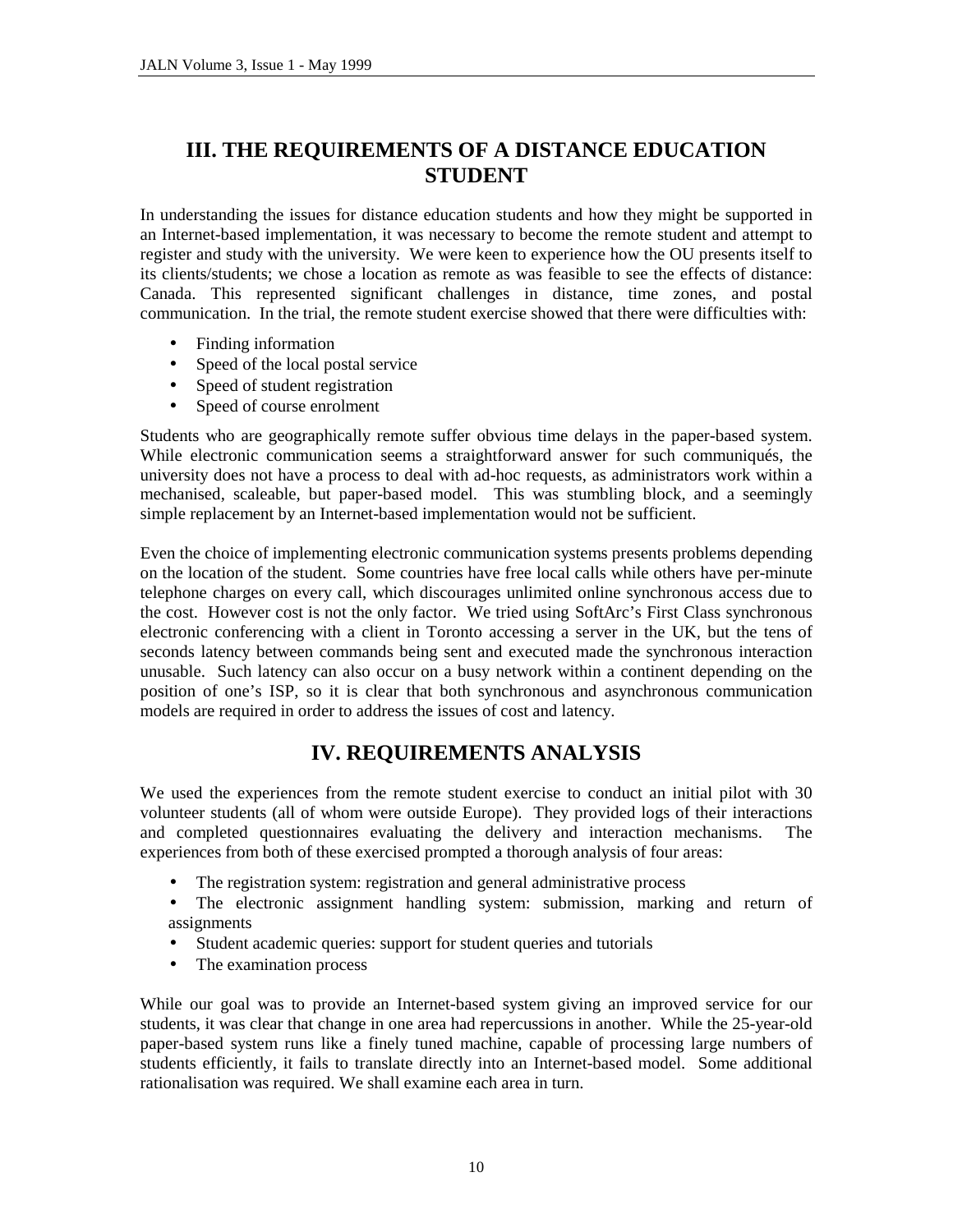# **A. The Registration System**

Annual enrolment is a two-stage process: first, students reserve a place on their selected course(s) and receive course information; second, they register for their chosen course(s). In the paperbased registration process, students write, phone, or fax, the University. If students are within the same country or time zone this is not problematic, but for students who are geographically remote, the interactions are time dependent, resulting in obstacles to enrolment.

# **B. The Electronic Assignment Handling System**

In the paper-based model, students post their assignments to their tutor who marks and comments on the script. The assignment is returned to the student via the University. This is an effective and robust system due to the reliable and relatively quick UK postal service. However, the TMA (tutor marked assignment) is posted three times (sometimes four if it also goes to the monitor), delaying the return of an assignment for at least a week. Attempts at speeding up this paper-based system have had significant costs and introduce complexity, both of which prohibit scalability. As these are the main teaching instruments, improvements are of prime importance.

There are five major disadvantages with the paper system.

- 1. A student does not know if an assignment has been received
- 2. TMAs can get lost, and a student may not have photocopied their work as advised
- 3. The TMA turn-round time is lengthy and the impact of remedial advice is lost
- 4. Completion of the 4-part paper control form is time consuming and error prone and results in significant and costly manual remedial action
- 5. The reliability of the UK postal system is not replicated in all countries, making it difficult for students in some countries to study effectively.

# **C. Student Academic Queries**

An important feature of supported open learning is the student's interaction with the tutor, who provides academic support to approximately 25 students. There are two strands to this association: one-to-one interaction and FTF tutorials.

#### **1. One-to-one Interaction**

Typical interactions include tutors answering academic queries and providing general help and support (most usually via telephone). As students require timely help, the inability to contact a tutor at the crucial moment can result in learning delays and student frustration. This has the implicit restriction of the same time, any place model, where tutors are only available at particular times—not necessarily convenient for the student.

#### **2. Face-to-face Tutorials**

The tutor meets the students FTF at a tutorial session which covers a number of disparate activities: group working, resolving student problems, facilitating problem-solving, and targeting interactive tasks to reinforce taught material. There are also implicit benefits such as studentstudent interaction and peer group teaching and assessment. While such interactions are desirable, experience has shown that many students have difficulty attending FTF tutorials, often because of their location but also because of other competing commitments. Tutorials are not without their costs: both considerable administration to organise local student-tutor allocations near a study centre and study centre procurement are costly. Either of these issues is reason enough to seek alternative viable solutions.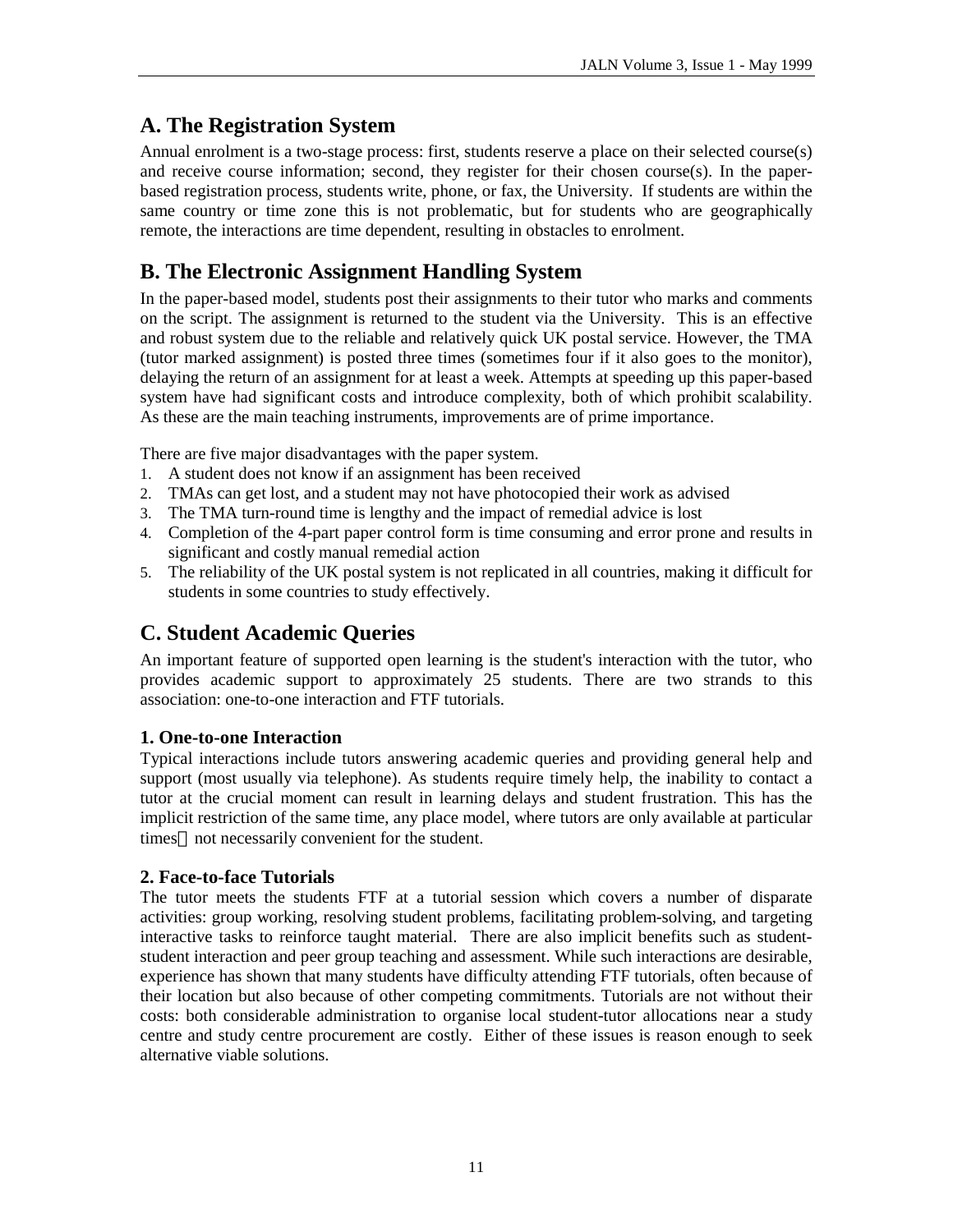### **D. The Examination**

To verify TMA grades students must sit a closed-book final exam under strict supervision. For students outside the UK special arrangements have to be made which can be quite costly. Obvious time delays can be incurred with the registered delivery of the exam paper and the written script to and from the university. This assessment model suffers from the constraints of the same time, same place model and could benefit from faster but secure transmission of exam paper and student script.

# **V. THE INTERNET-BASED IMPLEMENTATION**

Analysis of the above areas illustrated the problems associated with the paper-based model. The real challenge for electronic communication is not just to translate what already exists but to address the deficiencies highlighted. Although we considered the needs of other participants (tutors and administrators) in this learning process, this paper focuses on student requirements. The Internet-based implementation makes significant gains in each of the following areas:

# **A. Electronic Registration**

An automatic Web registration system was designed to support students who required increased flexibility and who were geographically remote, requiring the immediacy of Internet transmission and acknowledgement. Students can now reserve a place for a course via the Internet using a Web form (see http://www3.open.ac.uk/courses/information/online.htm). The Web form enables electronic data capture which has positive implications for scalability, improving efficiency for the student and for university resources. It also enables the student to enter data on a 'smart' form that insists on required fields being completed. This data is verified before allowing the form to be submitted, saving unnecessary time delays due to information gaps. This automates the registration system. Until recently, all student information was captured on paper and entered manually into a database.

# **B. The Electronic Assignment Handling System**

The Unix-based electronic assignment handling system, with supporting software written in Perl and Java, involves a centralised collection of databases. The system allows a student to submit a TMA electronically and receive the marked TMA electronically.

#### **1. Student TMA Submission**

The student submits a word-processed TMA document via a secure Web form to a central database. The arrival of a TMA immediately causes two actions to be taken:

- a) A unique receipt number is sent to the student acknowledging the received TMA. This is a useful audit mechanism not available in the postal system— the student is assured that their TMA has arrived.
- b) An e-mail message informs the tutor of the TMA waiting to be downloaded onto their computer.

The system matches the student's personal identifier number with their details stored in a database that contains the student's unique identification number and related information. The tutor collects the student's TMA and downloads it to his or her machine for marking. The significance of this is the elimination of the error-prone administrative paper form— the student no longer has to complete a lengthy form, details on which are sources of error.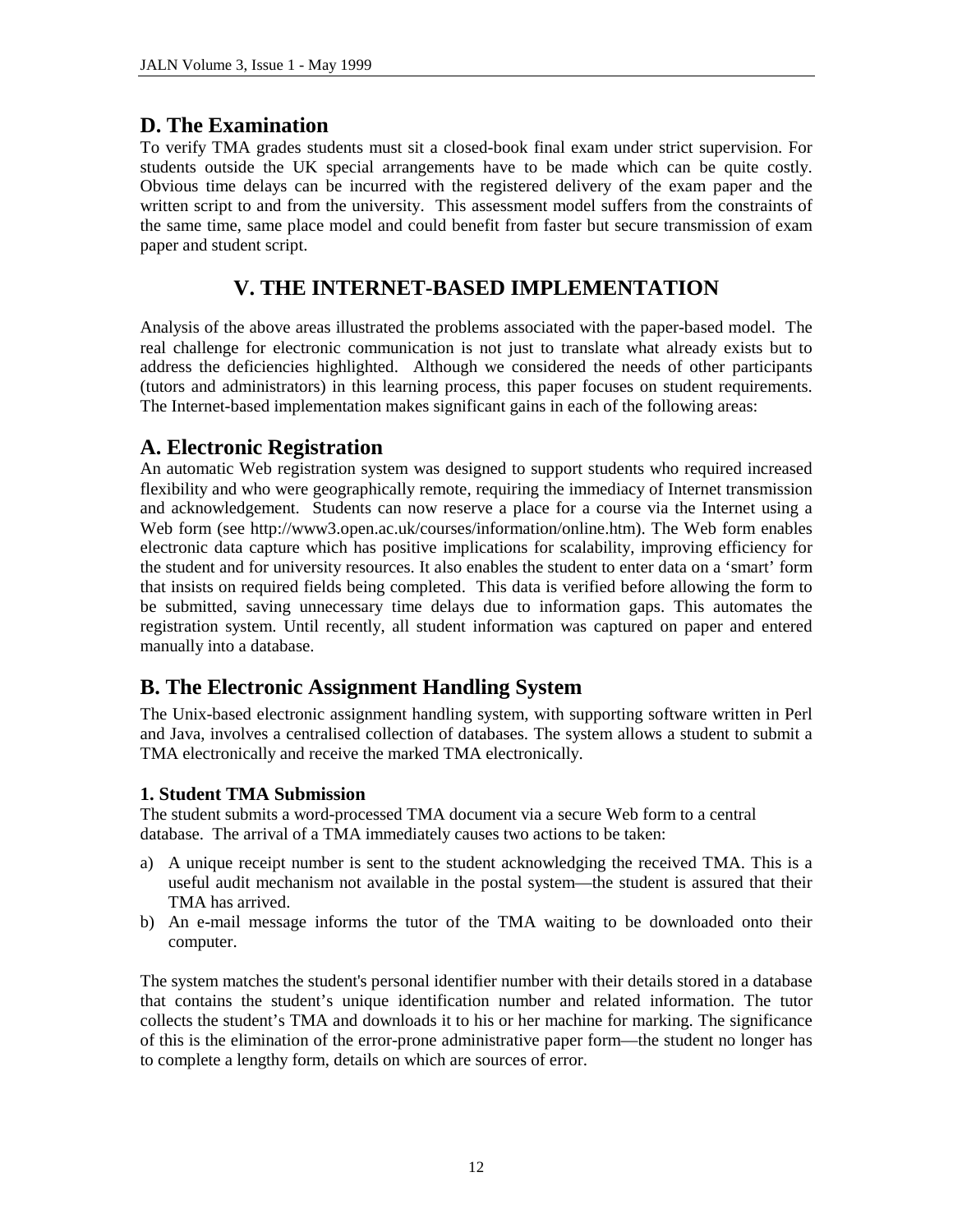#### **2. The Marked TMA**

The tutor marks and comments on the student's assignment electronically. The marking tool is a piece of software that provides various aids to on-screen commenting and grading. The marking tool performs local validation of marks and computes the overall grade, thereby eliminating another source of administrative error. The advantage to the student is the timely return of a correctly marked assignment with legible comments (a common complaint on paper assignments is the inability to read their tutor's handwriting).

The electronic assignment handling system has eliminated some disadvantages of the paper-based system and improved functionality. Student TMA submissions are acknowledged; copies of assignments are retained (not possible in the paper-based model); and turn-around time of TMA processing has been reduced, (the current record is 4 hours, typical turnaround time is 4-7 days—half the time for paper assignments). Gratifyingly, improvements stretch beyond our initial goals for the students: administrative processes such as TMA monitoring are instantaneously available; student progress is easily aggregated and made available to tutors; and turn-round time for assignments can be monitored. The electronic assignment submission system has improved the support given to students but more importantly has provided students with timely return of assignments which provides teaching and sustains motivation. The benefits to the student can be summarised as:

- The ability to submit a TMA from anywhere—without the inconvenience of posting their work
- No postal delays
- They retain a copy of their work on their machine
- They get a receipt for the work they have submitted, which is date and time stamped
- The student can read the tutor comments—they no longer have to grapple with illegible handwriting
- The turn-around time of TMAs is reduced

# **C. Tutorial Sessions**

The two main types of interaction take the form of individual interactions between student and tutor or group interactions between tutor and students. We did experiment with synchronous interactions using video-conferencing tools such as Cu-See-Me, but these had several restrictions. The technology was not stable enough to be reliable and useful. Bandwidth caused latency problems effecting both audio and video. Interestingly enough, the more useful features, had they been reliable, were a whiteboard and audio; video added little after the student had initially 'seen' the tutor. However, the current video conferencing software available needs more development before a reliable, affordable, off-the-shelf product would be viable enough to use for remote students. This synchronous model does have the advantages of immediacy but is hampered by the need for expensive equipment and the ability for students and tutors to meet at a specific time. The most successful mode of interaction for tutoring was asynchronous.

#### **1. One-to-one Interaction**

These interactions are supported by asynchronous e-mail. Flexibility is not the only factor in this exemplar. Students are required to formulate their problem into text, causing them to reflect upon their learning experience and formulate a textual representation of their problem. The queries received via e-mail are constructive questions demonstrating a deep reading and understanding of the material. Based on an analysis of a corpus of interactions of student problems, this interaction has fostered learning.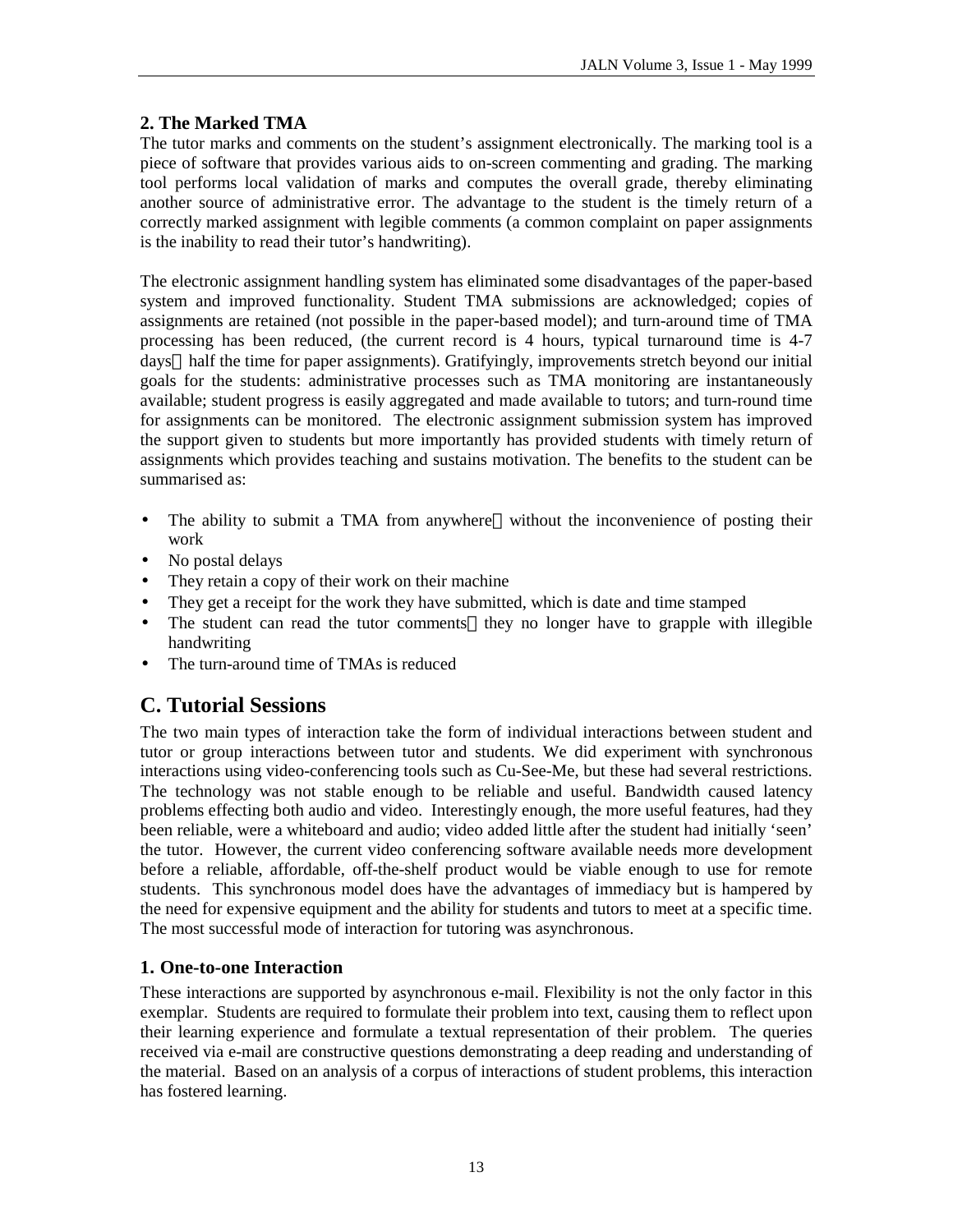#### **2. Tutorials: Group Problem Sessions**

The tool used to support group sessions was HyperNews, an asynchronous Web-based conferencing system, (with e-mail gateway), which most web browsers support. The students were able to post messages, which were threaded, and could get responses from both the tutor and fellow students. We observed students participating in peer-group teaching often resolving problems before the tutor had a chance to answer. Many students preferred to follow the interactions without being required to participate. The advantages for students included the ability to participate, the ability to observe, and the ready access to a community of learners.

The success of this tool is the ability to provide flexible, immediate communication that overcomes the barrier of geographic remoteness. Not only can we reach those students for whom attendance at FTF tutorials is difficult we can also offer our courses outside the UK.

# **D. The Electronic Examination**

Having electronic examination poses some interesting problems for an institution. For a student it can allow the use of a keyboard and the ability to iterate a solution. Many students now wordprocess their assignments: they have key-board skills and practices associated with the flexibility of word-processing. For the institution the concern is the equality of opportunity and ensuring that cheating does not occur. We were able to convince the university to let us try such a venture with a small sample of geographically remote students to test its viability. The examination paper was downloaded as an encrypted document via a secure web page by the exam supervisor in an appointed exam centre. Once the exam had commenced the student was free to print the exam paper. On exam completion the student's exam script (keyed into a word processor) was encrypted and returned via a secure web page by the exam supervisor. The student was allowed to bring in his or her own keyboard if desired (similar to bringing a favourite pen). The supervisor's job was to ensure a clean machine (one without files that reference or pertain to course materials) with a network connection which was disabled during the exam. The advantage for students was the ability to take exams near their homes while using an input device with which they were familiar.

We are hoping to extend this work further this year. However, this will require some substantial rethinking of the assessment model, including a reappraisal of the underlying objectives of written examinations. Research is underway investigating novel forms of examination that can exploit the technology while providing the student with a testing mechanism that allows them to demonstrate their knowledge and understanding. So far, we have established that parts of the process can be managed effectively over the Internet with a resulting reduction in costs.

# **VI. EVALUATION OF THE CHANGES: THE STUDENT PERSPECTIVE**

In order to assess the impact of this Internet-based implementation we elicited the help of 300 students on two computing courses. We studied these students closely and gathered statistics on the demographics, types, frequency of interactions, assignment styles, as well as questionnaire responses. This information was used to evaluate the system in order to assess if such a venture was viable for the university as a whole.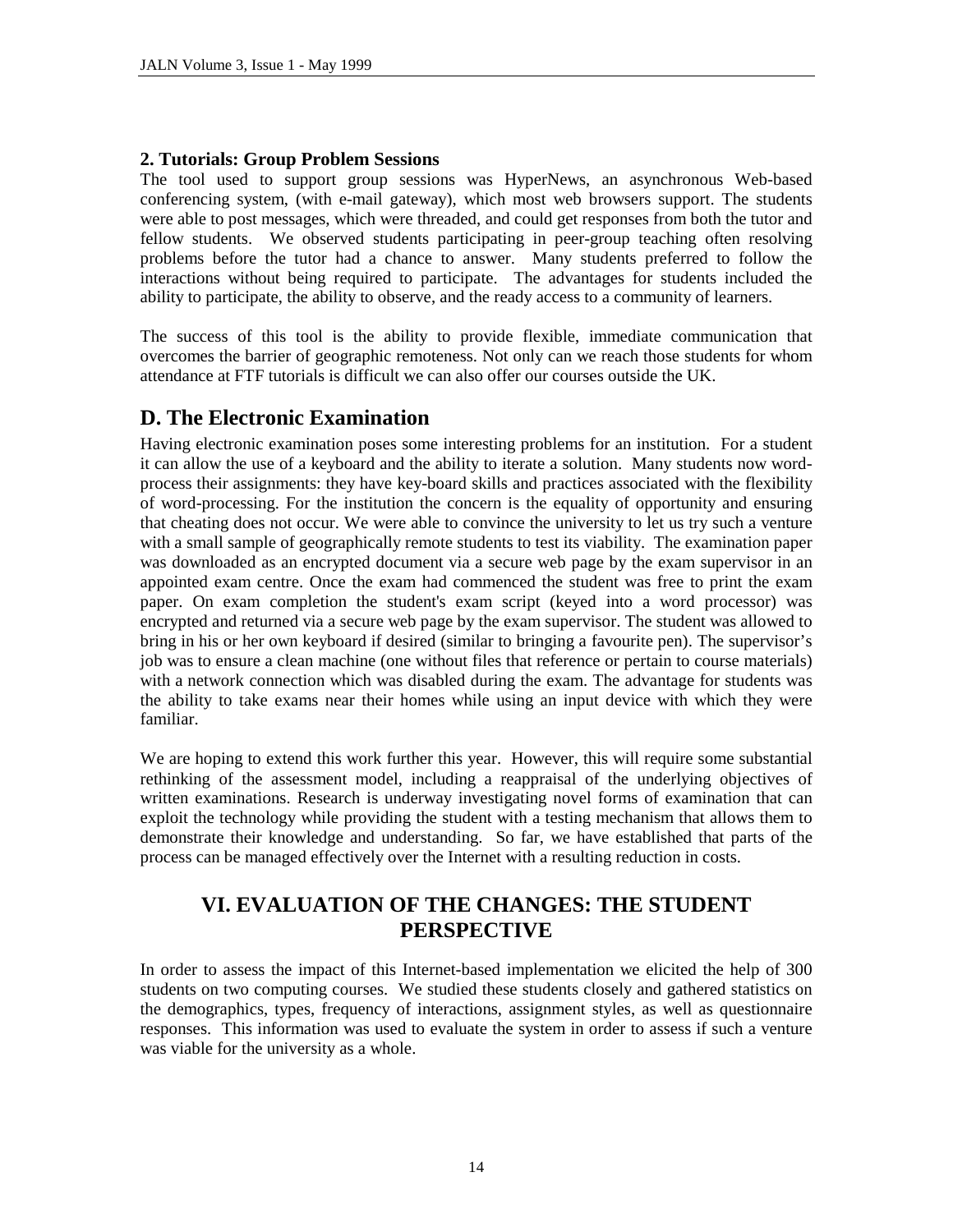# **A. Subjects**

The students were divided into two groups in order to assist with comparisons.

The 'conventional' students used the paper-based model, communicating with their instructors by mail or telephone, or in person at FTF practical and problem sessions. Paper assignments were exchanged by mail: the administrative protocol was managed using a multi-part cover sheet completed by the student, tutor, and university administrators at the appropriate stage through this process.

The Internet students communicated with their instructors and fellow students via electronic mail and HyperNews (our Web-based conferencing system). Practical and problem sessions, (tutorials), were conducted through asynchronous computer conferencing and e-mail. Student assignments were electronically documents sent as attachments to an automated handler. These were routed to the instructor who marked and returned them electronically.

# **B. The Questionnaire**

At the beginning of the course a questionnaire was sent to conventional students via post and to Internet students via electronic mail. The questionnaire was piloted originally in 1995 with the initial 30 Internet students and was refined in later years. It asks students for their opinions on the model that they used. There are six sections:

| <b>Section</b> | Category                 | <b>Type of Information</b>                                                                                                                           |
|----------------|--------------------------|------------------------------------------------------------------------------------------------------------------------------------------------------|
|                | Computer Use             | Questions on length and nature of experience, and on<br>student's self-assessment of ability, competence<br>and<br>confidence                        |
| $\mathfrak{D}$ | E-mail and Network Use   | Questions on experience of, familiarity with, and current<br>usage of electronic mail, networks, and the Internet                                    |
| 3              | Programming              | Questions on length and depth of experience; self-assessment<br>ability and confidence; familiar languages<br>of<br>and<br>applications; preferences |
| 4              | Education and Employment | Questions on educational and employment history, as well as<br>unpaid occupations and hobbies                                                        |
| 5              | Style of Studying        | Questions on study habits, patterns, and preferences.                                                                                                |
| 6              | <b>Attitudes</b>         | Questions on expectations, personality traits, attitudes toward<br>computing, and reactions to technology                                            |

*Figure 1. Profile of Background Questionnaire.*

# **C. What did the Questionnaire Reveal?**

Conventional students reported limited interaction with fellow students and their tutor (about 5 times on average) and an inability to attend practical and problem sessions, due either to geographic location or work patterns. These practical sessions are reported by those who do attend as "useful for maintaining motivation and enthusiasm" and attendance at such is desirable both from a university and student perspective. In contrast, Internet students had higher participation in all types of interaction (contacting their tutor on average 20 times), their participation in practical sessions was higher: geographic and time barriers were evidently diminished. They reported enhancements such as increased flexibility and faster feedback.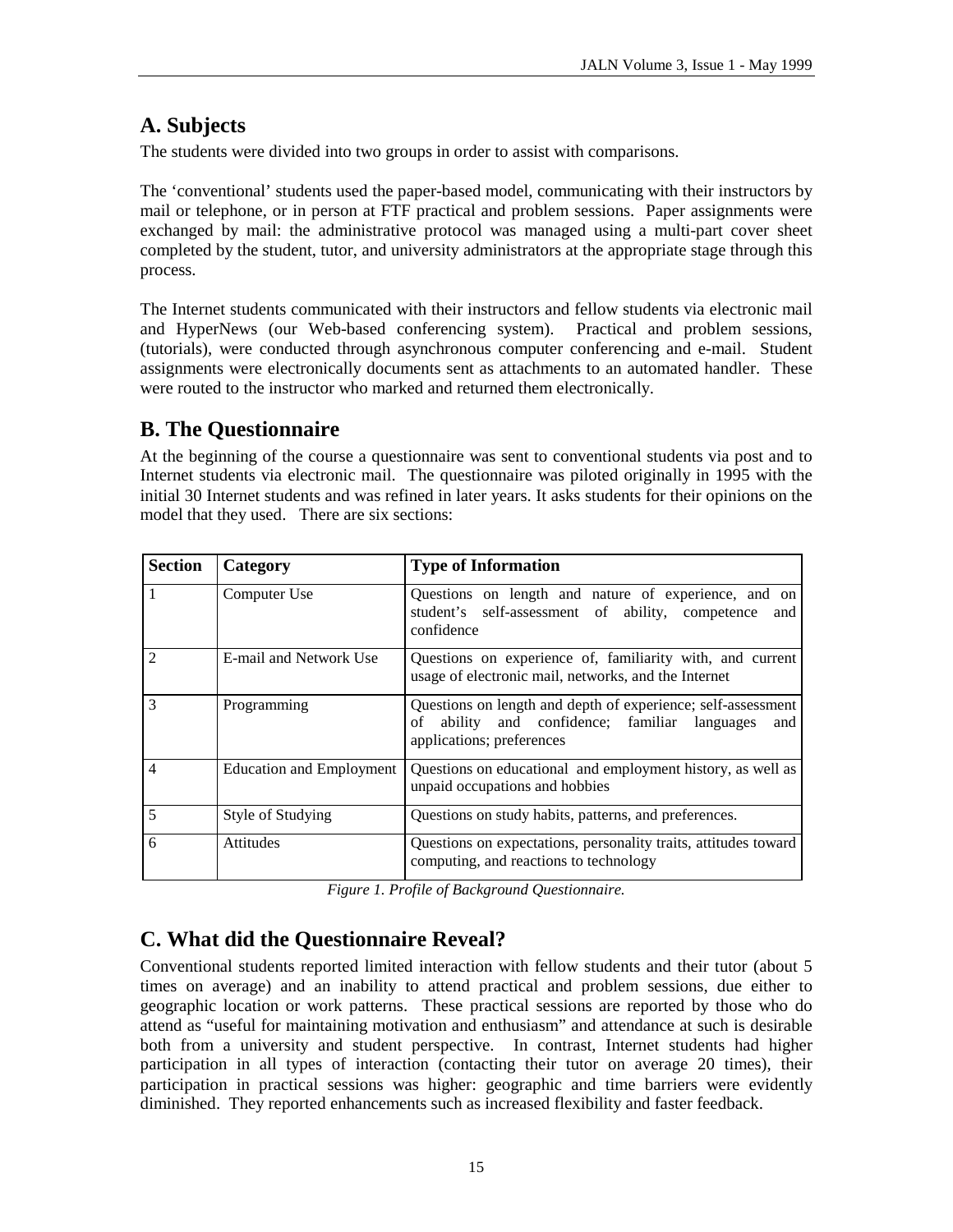An underlying expectation of an Internet course reported by conventional students is that "e-mail is answered more quickly" and assignments are returned faster. Internet students corroborated this and reported that "e-mail queries were responded to very quickly and assignments were returned promptly".

Internet students were asked if they felt that they had learned more in this environment than in a conventional environment. No student felt they had learned more in terms of the content of the course, but they had gained valuable experience in using the Internet and its associated tools: "I have learned more about e-mail and I have greater confidence using the web. While this was not an objective of the course, per se, it is a welcome by-product of the Internet-based implementation.

We were concerned that technical aspects of an Internet-based course may have affected student experience negatively. Students were asked to describe their technical problems, but few were able to recall what the problems were. One student characterised the reason for this: "problems cease to be problems when they are solved." Fast and empathic problem solving is an important aspect of a positive student experience.

Internet communication has advantages for the student, but it also has raised student expectations— faster replies to e-mail and improved assignment turn-around time. This is an expectation we need to acknowledge when using such technologies.

# **D. The Effect of the Transformed Learning Environment on Distance Students**

The rapid response to both queries and assignments are factors Internet students reported as enhancing their experience. They had expectations as to electronic communication and in this study they were met. Internet students stated that they would take another electronic course and reported the reasons as "increased flexibility and faster response time."While no student felt they learned more in relation to course content, they did feel their knowledge of electronic communication tools and techniques was greatly enhanced as was their confidence. Students reported gains as added value supplied by the Internet-based implementation.

# **VII. SUMMARY**

The accruals for distance education students who are geographically remote from tutor and fellow students are realised in the flexibility and rapidity of response. However these gains are counterbalanced by student expectations of faster and more efficient institutional practices. While the Internet-based implementation had significant gains for students there is impact on the university as a whole. "The task is not simply to understand an educational situation but to change it". The change, to be effective, needs to be more than a translation of an existing practice into another medium. We argue here that in order to provide an improved Internet-based system, an analysis of the system from the student perspective, is required. However there are considerations for the institution:

- Changing working practices from paper to Internet requires a change in culture.
- Initial investment (not readily available) is required to train staff in new roles and subsume electronic tasks into normal working practices.
- Culture and knowledge need time to spread.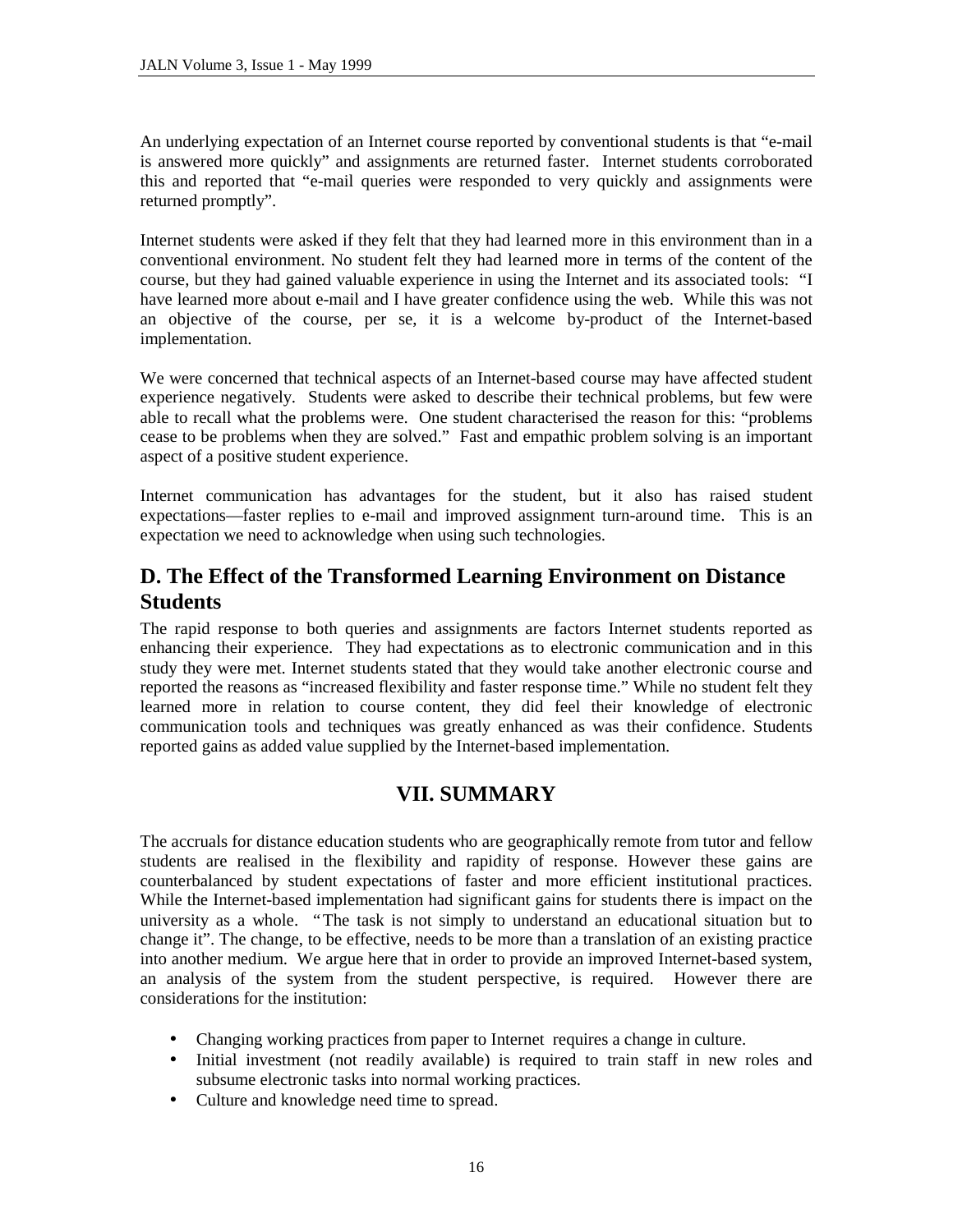- More traditional students may feel intimidated by an unfamiliar medium.
- Students may feel disadvantaged by not having the most up-to-date equipment.

However balancing these costs are the benefits for students:

- Faster and more flexible access to information
- Faster registration and course enrolment
- Faster turnaround of assignments, enabling faster remedial action for learning
- Improved ability to submit assignments from anywhere--geography is not a barrier
- Increased interaction with tutor and fellow students
- More time to reflect on learning difficulties during the interactions
- Diminished time barriers to communication
- More supportive student-centred learning
- Reduced barriers of remoteness

The institution has now processed the experiences from this work and has developed an Internetbased implementation that will support students in all courses. The message of the work is that, in supporting distance education students electronically, those who fail to investigate the needs of their students thoroughly are likely to take poor advantage of new media and present a mediocre product.

# **REFERENCES**

- 1. **Adamson-Macedo, C.**, PCs, the Bandwidth Revolution and Engineering Curricula. IEE Computing and Control Engineering Journal, Vol. 7, No 3, pp. 129-135, 1996.
- 2. **Steeples, C., Unsworth, C.,Bryson, M., Goodyear, P., Riding, P., Fowell, S., Levy, P., Duffy, C.,** Technological Support for Teaching and Learning: Computer-Mediated Communications in Higher Education (CMC in HE), Computer & Education 26(1-3): 71-80, 1996.
- 3. **Reinhardt, A.**, New Ways to Learn. Byte, Vol. 20, No. 3, pp. 55-71, 1995.
- 4. **Skillicorn, D.B.,** Using Distributed Hypermedia for Collaborative Learning in Universities. Computer Journal, Vol. 36, No 6, pp. 471-482, 1996.
- 5. **Thomas, P., Carswell, L., Emms, J., Petre, M., Poniatowska, B., Price, B.**, Distance Education Over the Internet. ACM SIGCSE/SIGCUE Proceedings, SIGCSE/SIGCUE Conference on Introducing Technology into Computer Science Education, Barcelona, ITiCSE '96, 1996.
- 6. **Carswell, L.**, The "Virtual University": Toward an Internet Paradigm? Changing the Delivery of Computer Science Education, ACM SIGCSE/SIGCUE Proceedings, Dublin, Ireland, ITiCSE '98, 1998.
- 7. **Jones, D**., Computing by Distance Education, ACM SIGCSE Bulletin (Special Issue), 28, pp. 139-146, 1996.
- 8. **Owen, G.S.**, Integrating World Wide Web Technology into Undergraduate Education ACM SIGCSE Bulletin (Special Issue**)**, 28, pp. 101-103 , 1996.
- 9. **Pitt, M.**, The Use of Electronic Mail in Undergraduate Teaching. British Journal of Educational Technology, Vol. 27, No. 1, pp. 45-50,1996.
- 10. **Rounder, D**., Educational Technology in Curriculum Development. 2nd ed., Harper & Row, 1982

# **ACKNOWLEDGEMENTS**

With thanks to the MZX team, MZX instructors and students, Assignment Handling and Assignment Records Offices staff, and Statistical Support Services.